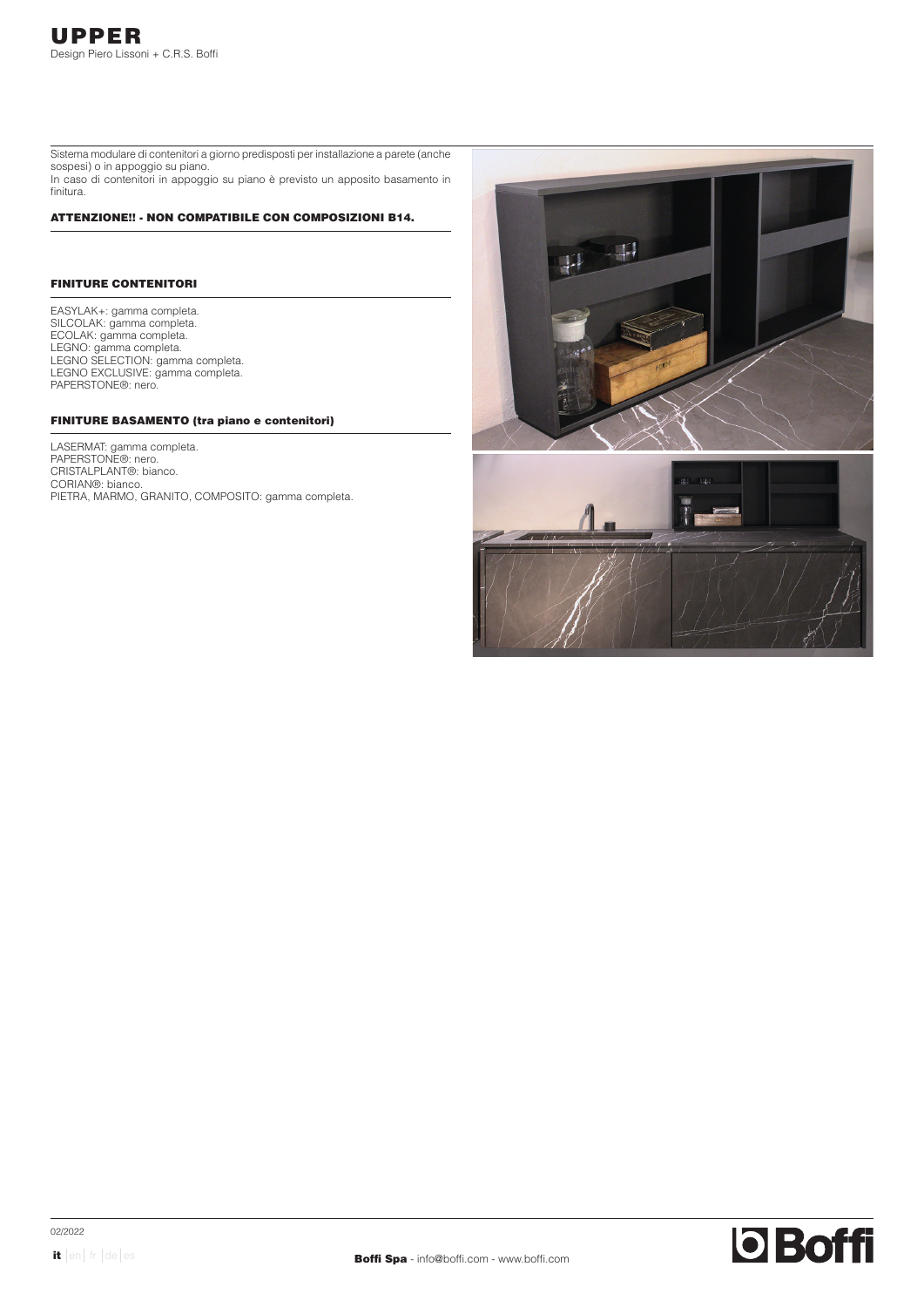Modular system composed of open-faced units, which can be mounted on wall (also hung) or on top. If the Upper units are mounted on the top, a specific finished basement is supplied.

#### WARNING !! - NOT COMPATIBLE WITH B14 COMPOSITIONS.

## UNIT FINISHES

EASYLAK+: complete range. SILCOLAK: complete range. ECOLAK: complete range. WOOD: complete range. WOOD SELECTION: complete range. WOOD EXCLUSIVE: complete range. PAPERSTONE®: black.

# BASEMENT FINISHES (between top and units)

LASERMAT: complete range. PAPERSTONE®: black. CRISTALPLANT®: white. CORIAN®: white. STONE, MARBLE, GRANITE, COMPOSITE: complete range

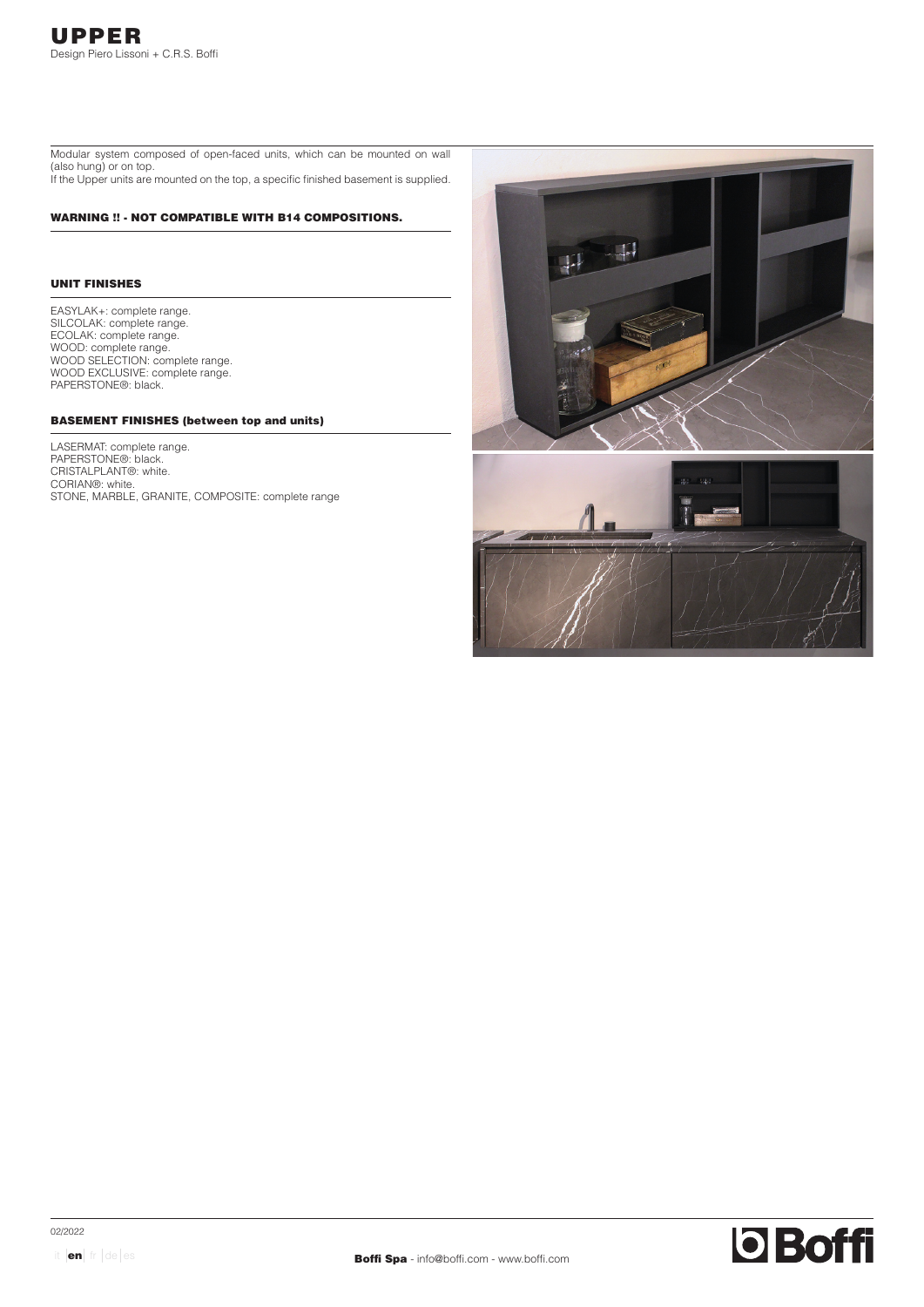Système modulaire d'éléments ouverts prédisposés pour installation murale (même suspendus) ou en appui sur plan. En cas d'éléments en appui sur plan, une embase spéciale est prévue selon les finitions disponibles.

#### ATTENTION !! - NON COMPATIBLE AVEC COMPOSITIONS B14.

## FINITIONS CAISSONS

EASYLAK+: gamme complète. SILCOLAK: gamme complète. ECOLAK: gamme complète. BOIS: gamme complète. BOIS SELECTION: gamme complète. BOIS EXCLUSIVE: gamme complète. PAPERSTONE®: noir.

# FINITIONS EMBASE (entre plan et caissons)

LASERMAT: gamme complète. PAPERSTONE®: noir. CRISTALPLANT®: blanc. CORIAN<sup>®</sup>: blanc. PIERRE, MARBRE, GRANITE, COMPOSITE: gamme complète.

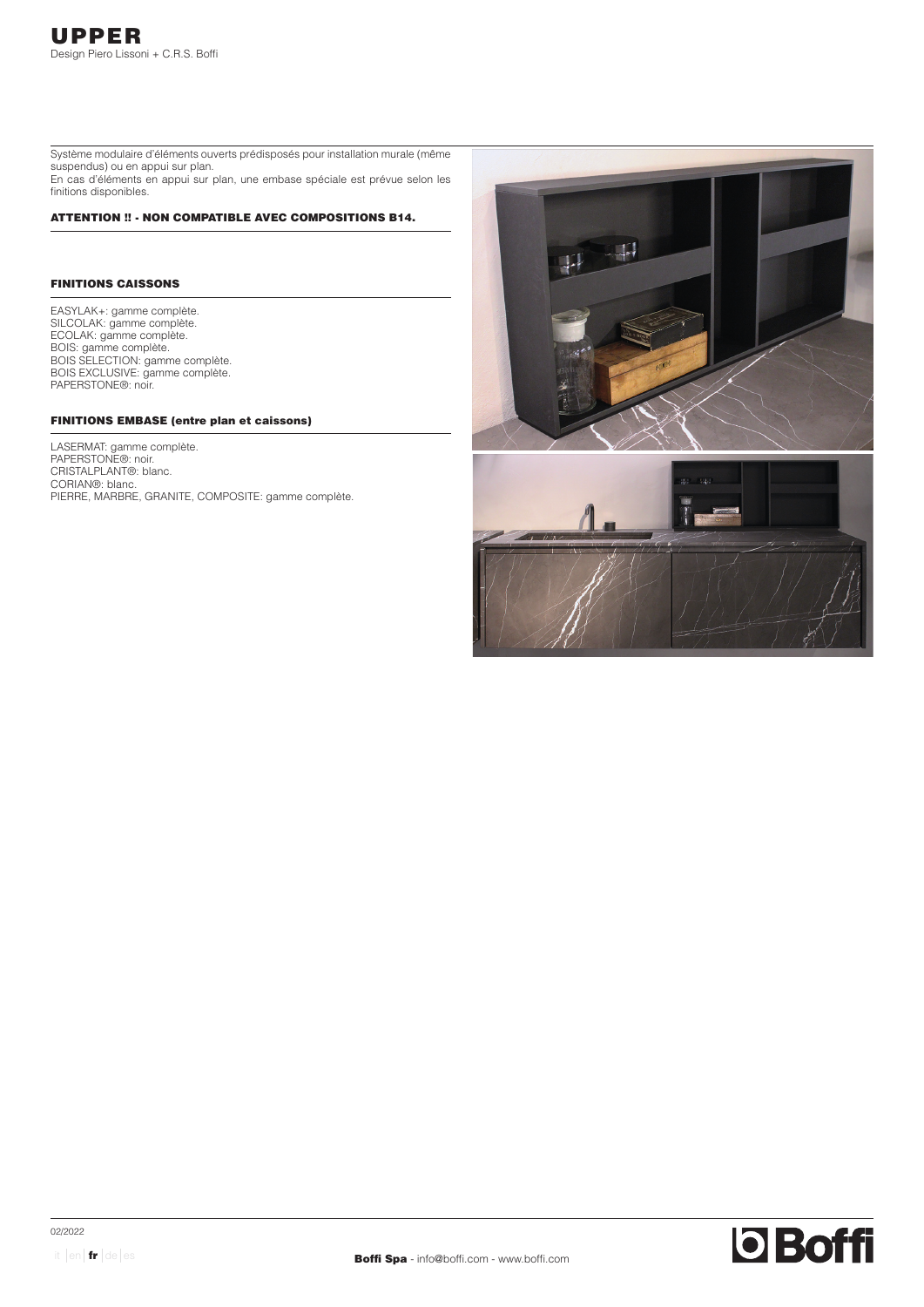Modulares System mit offenen Elementen, die wandbefestigt (auch hängend) oder Aufsatz- verfügbar sind. Bei Aufsatz-Schrankelementen wird einen spezifischen Boden in Ausführung verwendet.

ACHTUNG !! - NICHT KOMPATIBEL MIT KOMPOSITIONEN B14.

## AUSFÜHRUNGEN SCHRANKELEMENTE

EASYLAK+: vollständige Auswahl. SILCOLAK: vollständige Auswahl. ECOLAK: vollständige Auswahl. HOLZ: vollständige Auswahl. HOLZ SELECTION: vollständige Auswahl. HOLZ EXCLUSIVE: vollständige Auswahl. PAPERSTONE®: schwarz.

#### AUSFÜHRUNGEN BODEN (zwischen Waschtischplatte und Schrankelemente)

LASERMAT: vollständige Auswahl. PAPERSTONE®: schwarz. CRISTALPLANT®: weiß. CORIAN®: weiß. STEIN, MARMOR, GRANIT, AGGLOMERAT: vollständige Auswahl.